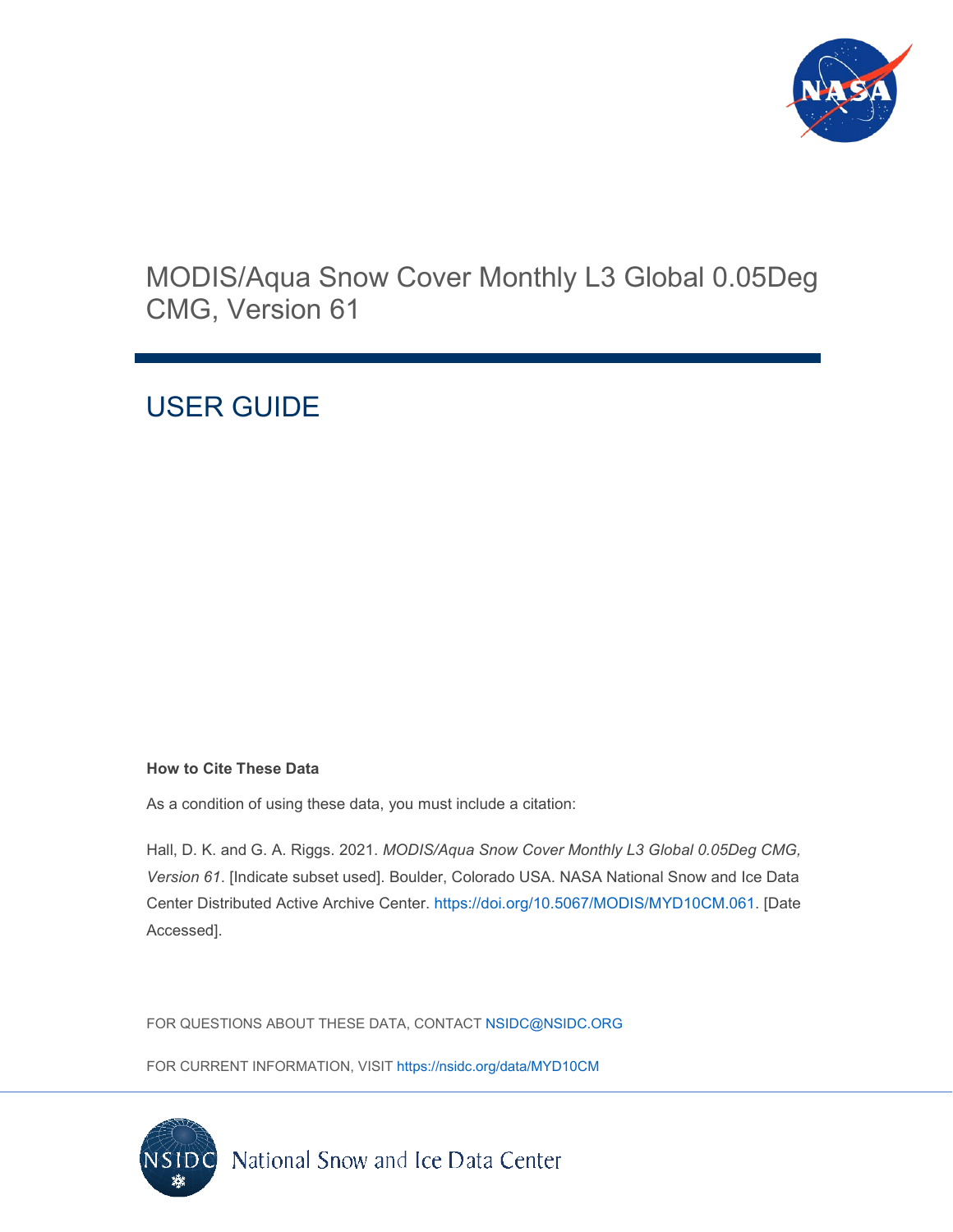# **TABLE OF CONTENTS**

| $\mathbf{1}$ |       |       |  |  |  |  |  |
|--------------|-------|-------|--|--|--|--|--|
|              | 1.1   |       |  |  |  |  |  |
| 1.2          |       |       |  |  |  |  |  |
| 1.3          |       |       |  |  |  |  |  |
|              |       | 1.3.1 |  |  |  |  |  |
|              |       | 1.3.2 |  |  |  |  |  |
|              |       | 1.3.3 |  |  |  |  |  |
|              |       | 1.3.4 |  |  |  |  |  |
|              | 1.4   |       |  |  |  |  |  |
|              |       | 1.4.1 |  |  |  |  |  |
|              |       | 1.4.2 |  |  |  |  |  |
|              |       | 1.4.3 |  |  |  |  |  |
|              |       | 1.4.4 |  |  |  |  |  |
|              | 1.5   |       |  |  |  |  |  |
|              |       | 1.5.1 |  |  |  |  |  |
|              |       | 1.5.2 |  |  |  |  |  |
| 2            |       |       |  |  |  |  |  |
|              | 2.1   |       |  |  |  |  |  |
|              | 2.2   |       |  |  |  |  |  |
|              | 2.3   |       |  |  |  |  |  |
|              | 2.4   |       |  |  |  |  |  |
|              | 2.5   |       |  |  |  |  |  |
|              | 2.6   |       |  |  |  |  |  |
|              | 2.7   |       |  |  |  |  |  |
|              | 2.8   |       |  |  |  |  |  |
|              |       | 2.8.1 |  |  |  |  |  |
| 3            | 2.8.2 |       |  |  |  |  |  |
|              |       |       |  |  |  |  |  |
| 4            |       |       |  |  |  |  |  |
| 5            |       |       |  |  |  |  |  |
| 6            |       |       |  |  |  |  |  |
| 7            |       |       |  |  |  |  |  |
| 8            |       |       |  |  |  |  |  |
|              | 8.1   |       |  |  |  |  |  |
|              | 8.2   |       |  |  |  |  |  |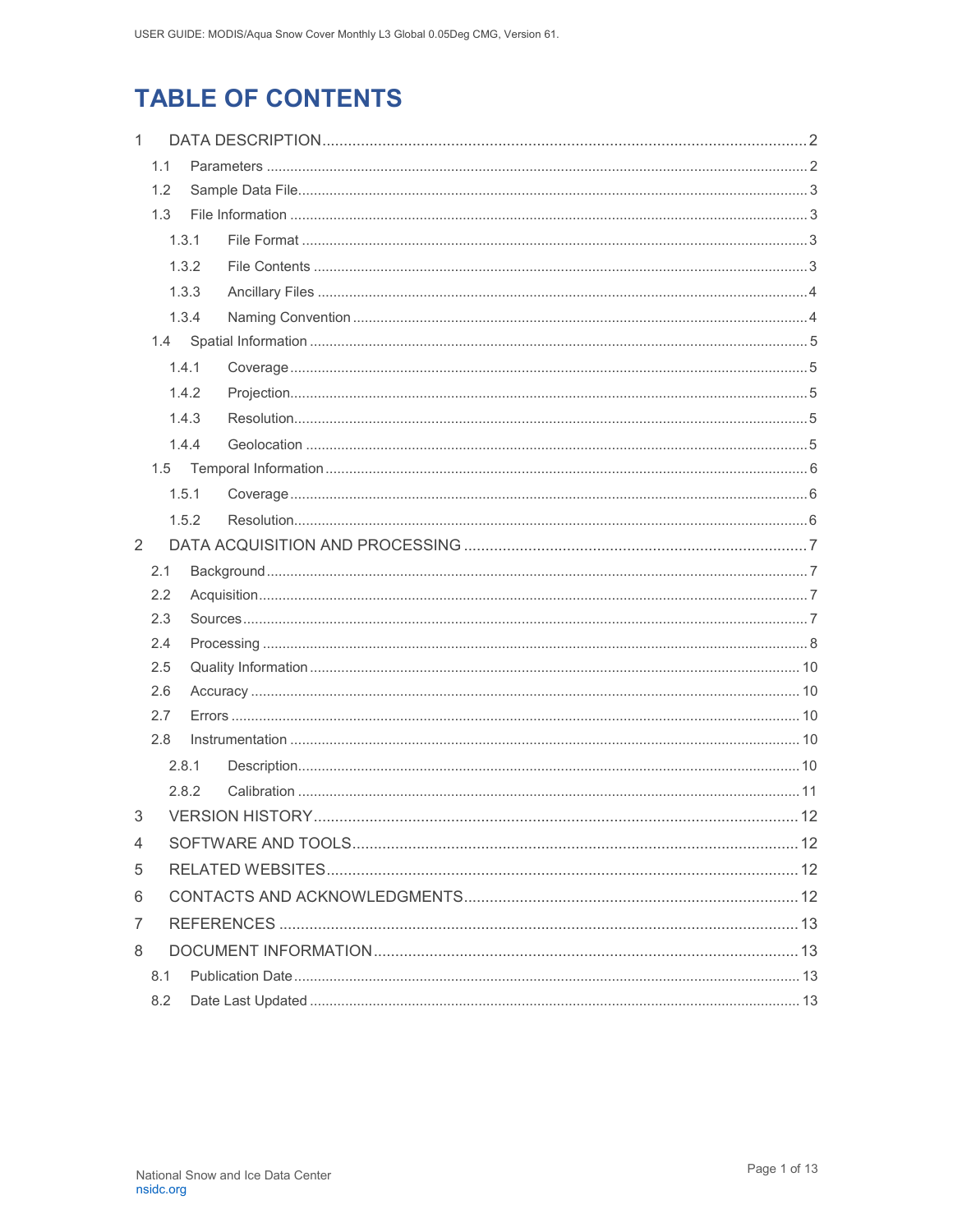# <span id="page-2-0"></span>1 DATA DESCRIPTION

This global data set is generated by compositing 28-31 days of MYD10C1 daily observations on the 0.05° MODIS CMG. Snow cover is detected using the Normalized Difference Snow Index (NDSI) in a preceding product (MYD10\_L2), which is ultimately carried forward to this product. Snow-covered land typically has a very high reflectance in visible bands and very low reflectance in the shortwave infrared; the NDSI reveals the magnitude of this difference. The Scientific Data Sets (SDSs) included with this product are described in Table 1 and a sample image of the data is shown in Figure 1.

<span id="page-2-1"></span>The terms "Version 61" and "Collection 6.1" are used interchangeably in reference to this release of MODIS data.

Table 1. SDS Details

| <b>Parameter</b>       | <b>Description</b>               | <b>Values</b>                       |
|------------------------|----------------------------------|-------------------------------------|
| Snow_Cover_Monthly_CMG | Monthly mean snow cover          | 0-100: percent of snow in cell      |
|                        | percentage per CMG.              | $211:$ night                        |
|                        |                                  | $250:$ cloud                        |
|                        |                                  | 253: no decision                    |
|                        |                                  | 254: water mask                     |
|                        |                                  | 255: fill                           |
| Snow_Spatial_QA        | Basic quality assurance          | 0: good quality                     |
|                        | indicator.                       | 1: other quality                    |
|                        |                                  | 252: Antarctica mask                |
|                        |                                  | 254: water mask                     |
|                        |                                  | $255:$ fil                          |
| Lat                    | Upper left X coordinate for      | Coordinate value range:             |
|                        | each grid cell in degrees north. | $90.0^{\circ}$ to - $90.0^{\circ}$  |
| Lon                    | Upper left Y coordinate for      | Coordinate value range:             |
|                        | each grid cell in degrees east.  | $-180.0^{\circ}$ to $180.0^{\circ}$ |

### 1.1 Parameters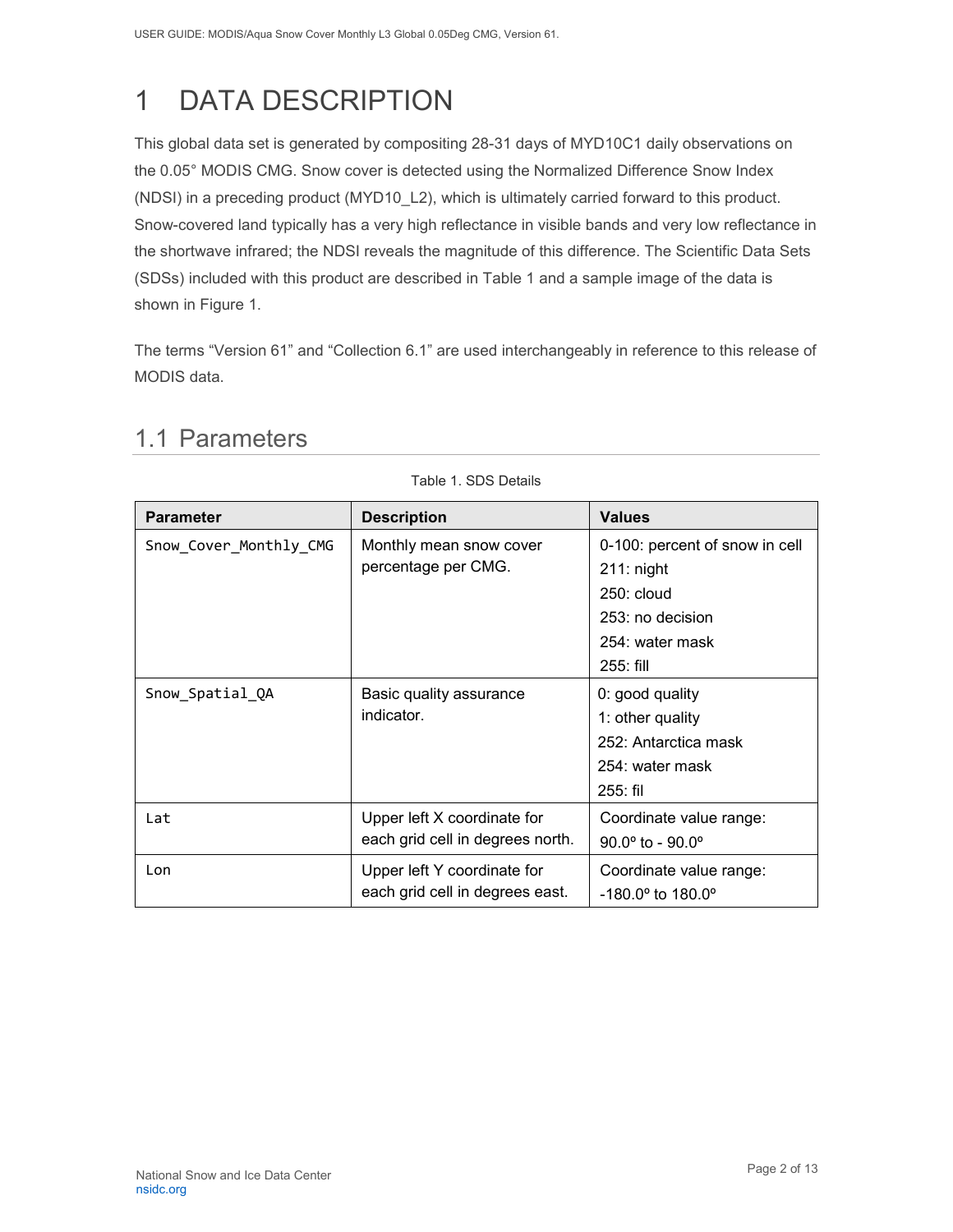## <span id="page-3-0"></span>1.2 Sample Data File



Figure 1**.** This figure shows MOD10CM (MODIS/Terra) monthly mean snow cover mapped to a CMG, for January 2003.

## <span id="page-3-1"></span>1.3 File Information

### <span id="page-3-2"></span>1.3.1 File Format

Data are provided in HDF-EOS2 format and are stored as 8-bit unsigned integers. For software and more information, visit the [HDF-EOS](https://portal.hdfgroup.org/display/support) website.

### <span id="page-3-3"></span>1.3.2 File Contents

As shown in Figure 2, each data file includes one data field (Snow\_Cover\_Monthly\_CMG), one data quality field (Snow\_Spatial\_QA), two geolocation fields (Lat and Lon), and three metadata fields (ArchiveMetadata.0, CoreMetadata.0, and StructMetadata.0).



Figure 2. This figure shows the fields included in each data file as displayed with Panoply software.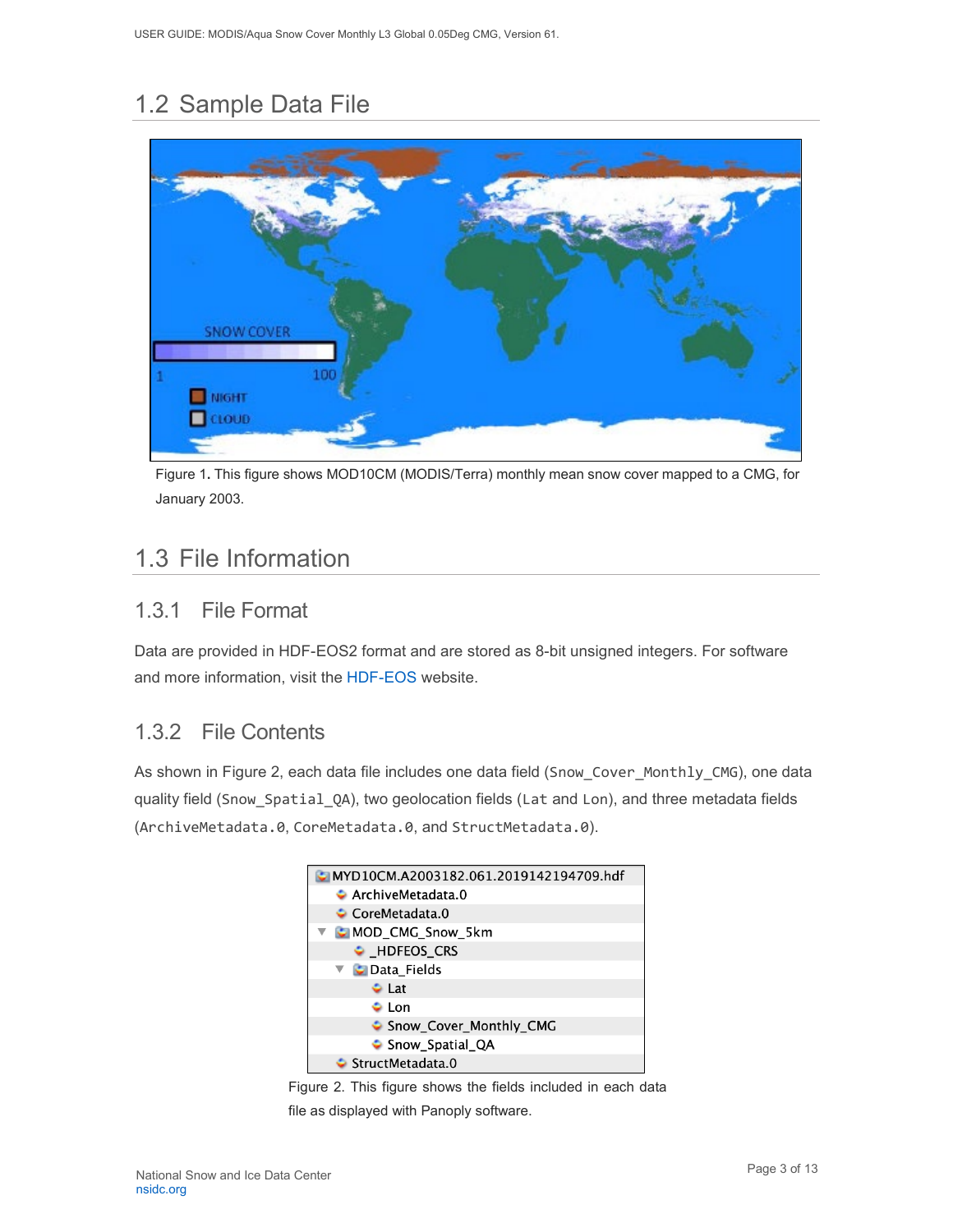### <span id="page-4-0"></span>1.3.3 Ancillary Files

A browse image file (.jpg) and metadata file (.xml) are provided with each data file.

### <span id="page-4-1"></span>1.3.4 Naming Convention

Files are named according to the following convention and as described in Table 2.

#### **File naming convention:**

MYD[PID].A[YYYY][DDD][VVV].[yyyy][ddd][hhmmss].hdf

| MYD        | MODIS/Aqua                           |
|------------|--------------------------------------|
| PTD        | Product ID                           |
| A          | Acquisition date follows             |
| YYYY       | Acquisition year                     |
| DDD.       | Acquisition day of year              |
| <b>VVV</b> | Version (Collection) number          |
| уууу       | Production year                      |
| hbb        | Production day of year               |
| hhmmss     | Production hour/minute/second in GMT |
| .hdf       | HDF-EOS formatted data file          |

#### **File name example**

MYD10CM.A2003182.061.2019142194709.hdf

File names for this data set refer to calendar dates as a day of the year. Table 3 lists the first day of each of each month along with its corresponding day of the year, for both common (non-leap) and leap years:

| Table 3. Day of year, First Day of Month for Common and Leap Years |  |  |
|--------------------------------------------------------------------|--|--|

| Year Type   Jan 1   Feb 1   Mar 1   Apr 1   May 1   Jun 1   Jul 1   Aug 1   Sep 1   Oct 1   Nov 1   Dec 1 |     |               |     |     |      |     |           |             |      |     |     |     |
|-----------------------------------------------------------------------------------------------------------|-----|---------------|-----|-----|------|-----|-----------|-------------|------|-----|-----|-----|
| Common                                                                                                    | 001 | $ 032\rangle$ | 060 | 091 | 1121 | 152 | $182$ 213 |             | 1244 | 274 | 305 | 335 |
| Leap                                                                                                      | 001 | 032           | 061 | 092 | 122  | 153 | 183       | $\vert$ 214 | 1245 | 275 | 306 | 336 |

**Note:** Data files contain important metadata including global attributes that are assigned to the file and local attributes like coded integer keys that provide details about the data fields. In addition, each HDF-EOS data file has a corresponding XML metadata file (.xml) which contains some of the same internal metadata as the HDF-EOS file plus additional information regarding user support, archiving, and granulespecific post-production.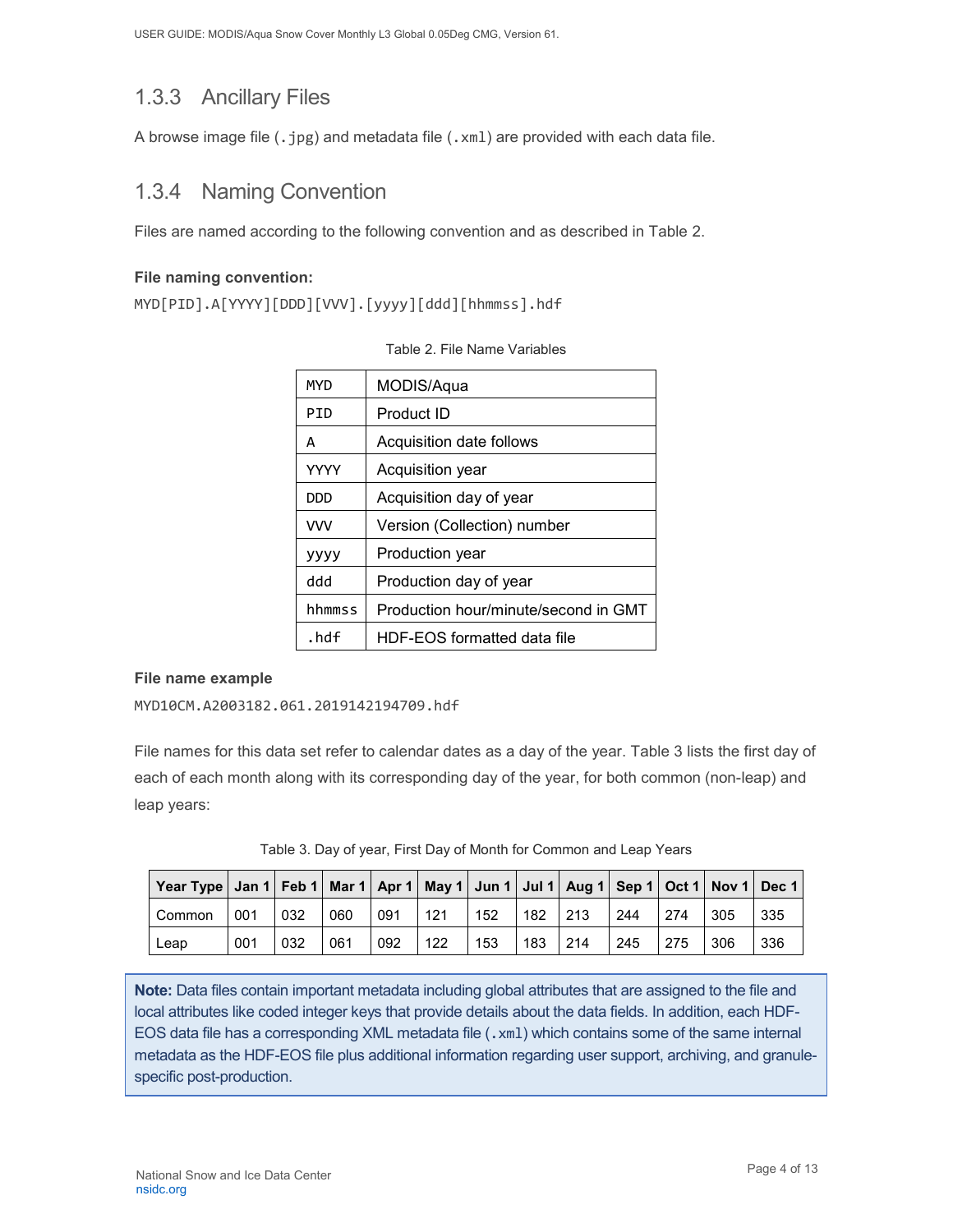## <span id="page-5-0"></span>1.4 Spatial Information

### <span id="page-5-1"></span>1.4.1 Coverage

Coverage is global. Aqua's sun-synchronous, near-polar circular orbit is timed to cross the equator from south to north (ascending node) at approximately 1:30 P.M. local time. Complete global coverage occurs every one to two days (more frequently near the poles). The following sites offer tools that track and predict Aqua's orbital path:

- Daily Aqua [Orbit Tracks,](http://www.ssec.wisc.edu/datacenter/aqua/GLOBAL.html) Space Science and Engineering Center, University of Wisconsin-Madison
- [NASA LaRC Satellite Overpass Predictor](https://cloudsway2.larc.nasa.gov/cgi-bin/predict/predict.cgi?_ga=2.153697019.217361022.1606924565-1178120269.1525111477) (includes viewing zenith, solar zenith, and ground track distance to specified lat/lon)

### <span id="page-5-2"></span>1.4.2 Projection

MODIS CMG data sets are provided in geographic latitude/longitude coordinates. For additional details about the MODIS CMG see the [NASA MODIS Lands | MODIS Grids](https://modis-land.gsfc.nasa.gov/MODLAND_grid.html) web page.

### <span id="page-5-3"></span>1.4.3 Resolution

0.05°

### <span id="page-5-4"></span>1.4.4 Geolocation

The following tables provide information for geolocating this data set.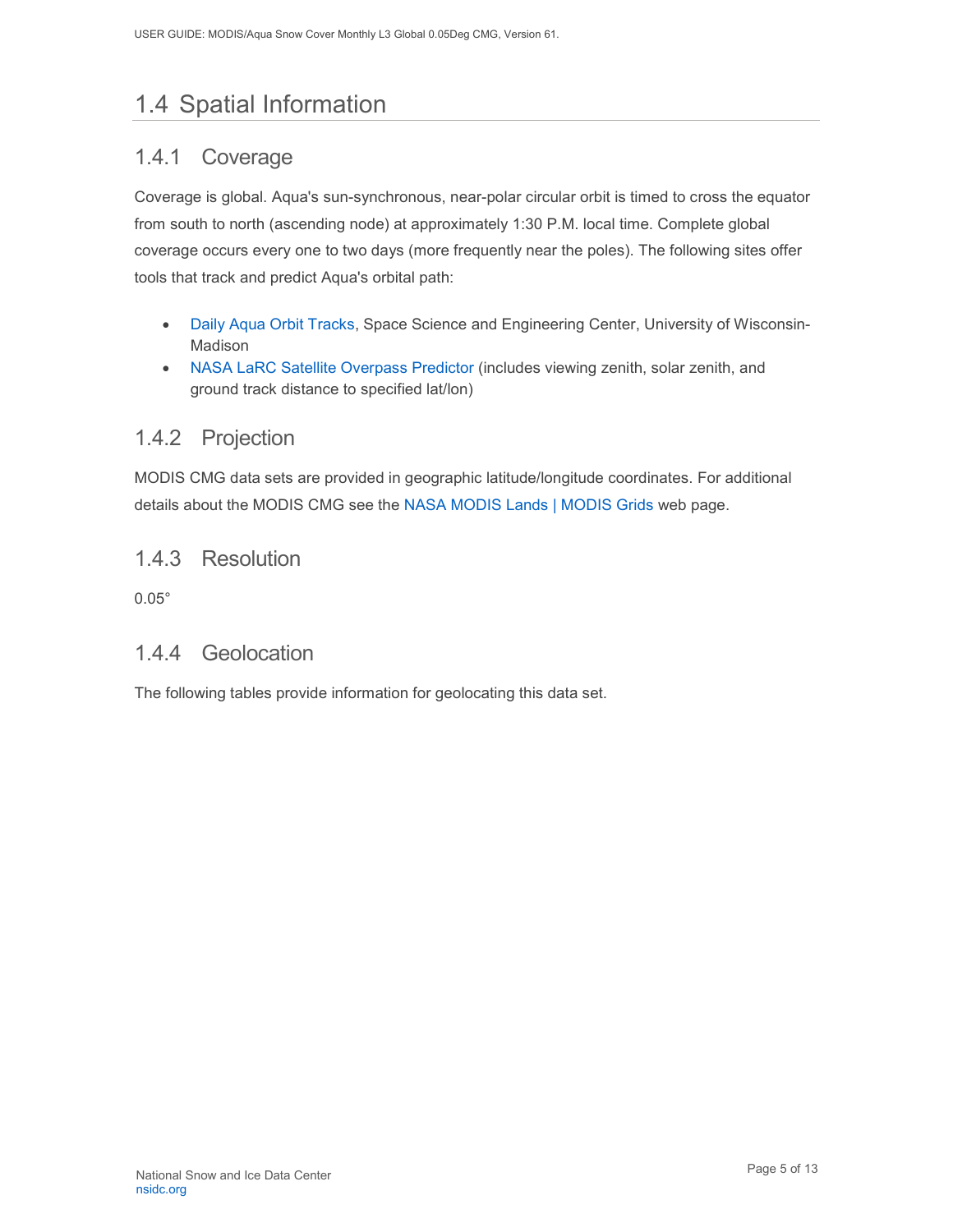| <b>Region</b>                            | Global                              |
|------------------------------------------|-------------------------------------|
| Geographic coordinate system             | WGS84                               |
| <b>Projected coordinate system</b>       | Geographic Lat/Lon                  |
| Longitude of true origin                 | $0^{\circ}$                         |
| Latitude of true origin                  | $0^{\circ}$                         |
| Scale factor at longitude of true origin | 1.0                                 |
| <b>Datum</b>                             | <b>WGS 84</b>                       |
| Ellipsoid/spheroid                       | <b>WGS 84</b>                       |
| <b>Units</b>                             | degrees                             |
| <b>False easting</b>                     | $0^{\circ}$                         |
| <b>False northing</b>                    | $0^{\circ}$                         |
| <b>EPSG code</b>                         | 4326                                |
| <b>PROJ4 string</b>                      | +proj=longlat +datum=WGS84 +no defs |
| <b>Reference</b>                         | https://epsg.io/4326                |

Table 4. Projection Details

#### Table 5. Grid Details

| <b>Region</b>                          | Global                         |
|----------------------------------------|--------------------------------|
| Grid cell size (x, y pixel dimensions) | $0.05^\circ$                   |
| <b>Number of rows</b>                  | 3600                           |
| <b>Number of columns</b>               | 7200                           |
| Nominal gridded resolution             | $0.05^\circ$                   |
| <b>Grid rotation</b>                   | N/A                            |
| Geolocated upper left point in grid    | $-180.0^{\circ}(x)$ , 90.0°(y) |
| Geolocated lower right point in grid   | $180.0^\circ(x)$ , -90.0°(y)   |

## <span id="page-6-0"></span>1.5 Temporal Information

### <span id="page-6-1"></span>1.5.1 Coverage

This data is available from 4 July 2002 to present. However, because the NDSI depends on visible light, data are not produced when viewing conditions are too dark. In addition, anomalies over the course of the Aqua mission have resulted in minor data outages. If you cannot locate data for a particular date or time, check the MODIS/Aqua [Data Outages](http://modaps.nascom.nasa.gov/services/production/outages_aqua.html) web page.

### <span id="page-6-2"></span>1.5.2 Resolution

Monthly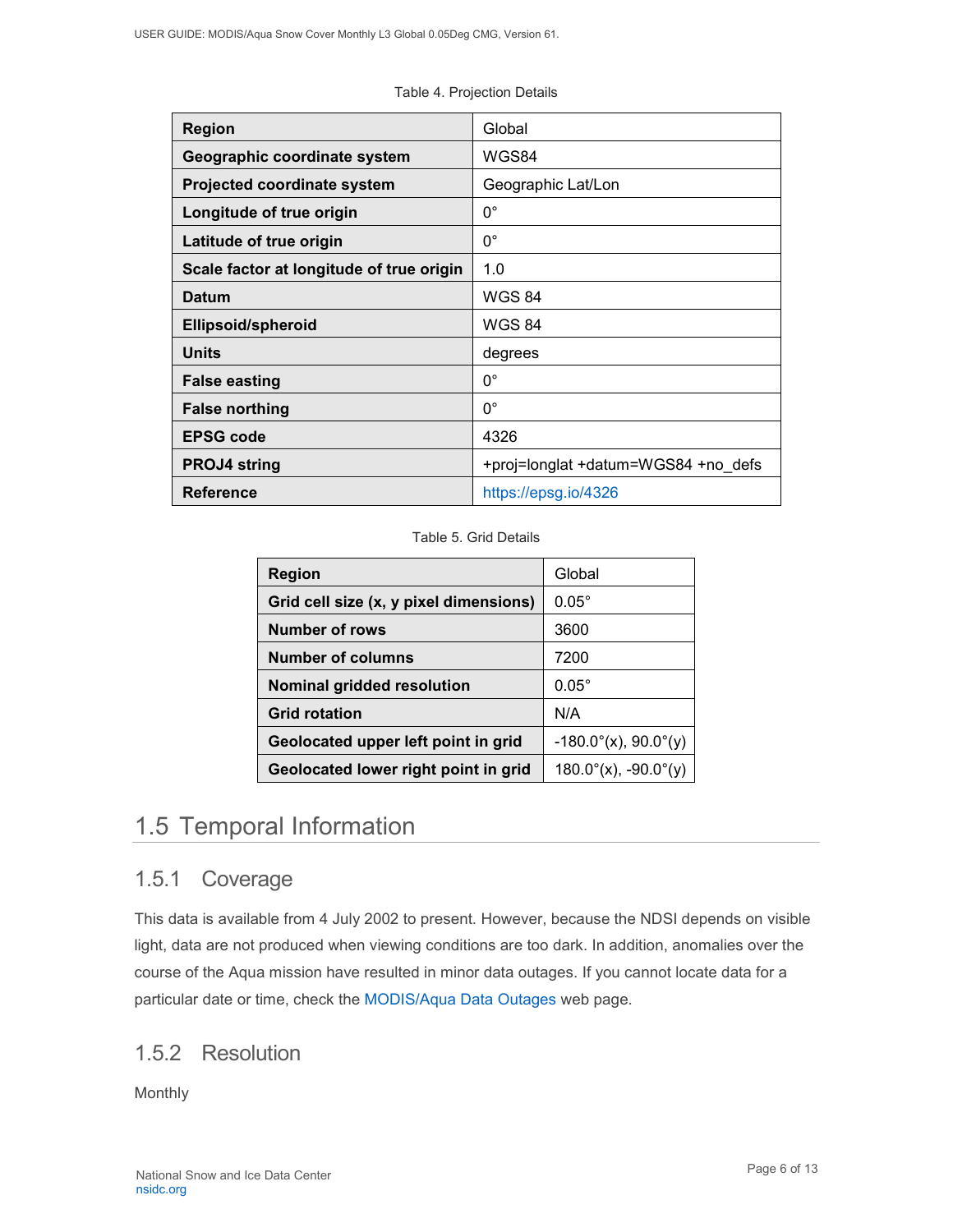# <span id="page-7-0"></span>2 DATA ACQUISITION AND PROCESSING

## <span id="page-7-1"></span>2.1 Background

This data set provides monthly average maps of global snow cover extent. Monthly averages for each CMG cell are calculated using 28 – 31 days of MYD10C1 observations. The input data are filtered to utilize only the clearest surface views and to remove low magnitude snow cover fractions that likely reflect erroneous snow detections. These filters ensure that only the most relevant days of snow cover are used to calculate the monthly average.

## <span id="page-7-2"></span>2.2 Acquisition

MODIS scans the entire globe every one to two days. As such, most locations on Earth are imaged at least once per day and more frequently where swaths overlap, such as near the poles. Aqua's sun-synchronous, near-circular polar orbit is timed to cross the equator from south to north (ascending node) at approximately 1:30 P.M. local time.

#### **Ongoing changes in the Aqua orbit**

The Aqua flight operations team completed [mission manuevers](https://modis.gsfc.nasa.gov/news/individual.php?news_id=100389) related to maintaining a 1:30 PM MLT equator crossing and 705 km orbit altitude on March 18, 2021. In July 2021, Aqua began drifting to a later MLT. In January 2022, Aqua will begin its constellation exit by stopping all maneuvers except collision avoidance maneuvers and will exceed a 1:45 PM MLT crossing in February 2023. MLT will continue to drift after this, reaching 3:50 PM around August 2026. Aqua MODIS will remain operational and generate the full suite of products until the end of the mission in August 2026.

Later crossing times for an afternoon platform like Aqua mean lower solar elevations leading to more prevalent shadows. This decrease in orbit altitude alters the spatial coverage of the sensor including possible gaps in spatial sampling, decreased spatial coverage, and higher spatial resolution. Products are mostly expected to be science quality except for reduced grid size (from lower altitude) and without a strict 16-day repeat of observations (from drift and changing orbit).

Details on the impact of the Constellation Exit on the quality of the product are being compiled and [will be](https://landweb.modaps.eosdis.nasa.gov/cgi-bin/QS/new/index.cgi)  [posted when available.](https://landweb.modaps.eosdis.nasa.gov/cgi-bin/QS/new/index.cgi)

## <span id="page-7-3"></span>2.3 Sources

Table 6 lists the data set and parameter inputs to the MODIS CMG binning algorithm.

| <b>Product ID</b>                | <b>Long Name</b>                                                 | <b>Parameter</b>                             |
|----------------------------------|------------------------------------------------------------------|----------------------------------------------|
| MYD <sub>10</sub> C <sub>1</sub> | MODIS/Aqua Snow Cover Daily L3<br>Global 0.05Deg CMG, Version 61 | Day CMG Snow Cover<br>Day CMG Cloud Obscured |
|                                  |                                                                  | Day CMG Clear Index                          |

#### Table 6. Inputs to the MYD10C1 CMG Binning Algorithm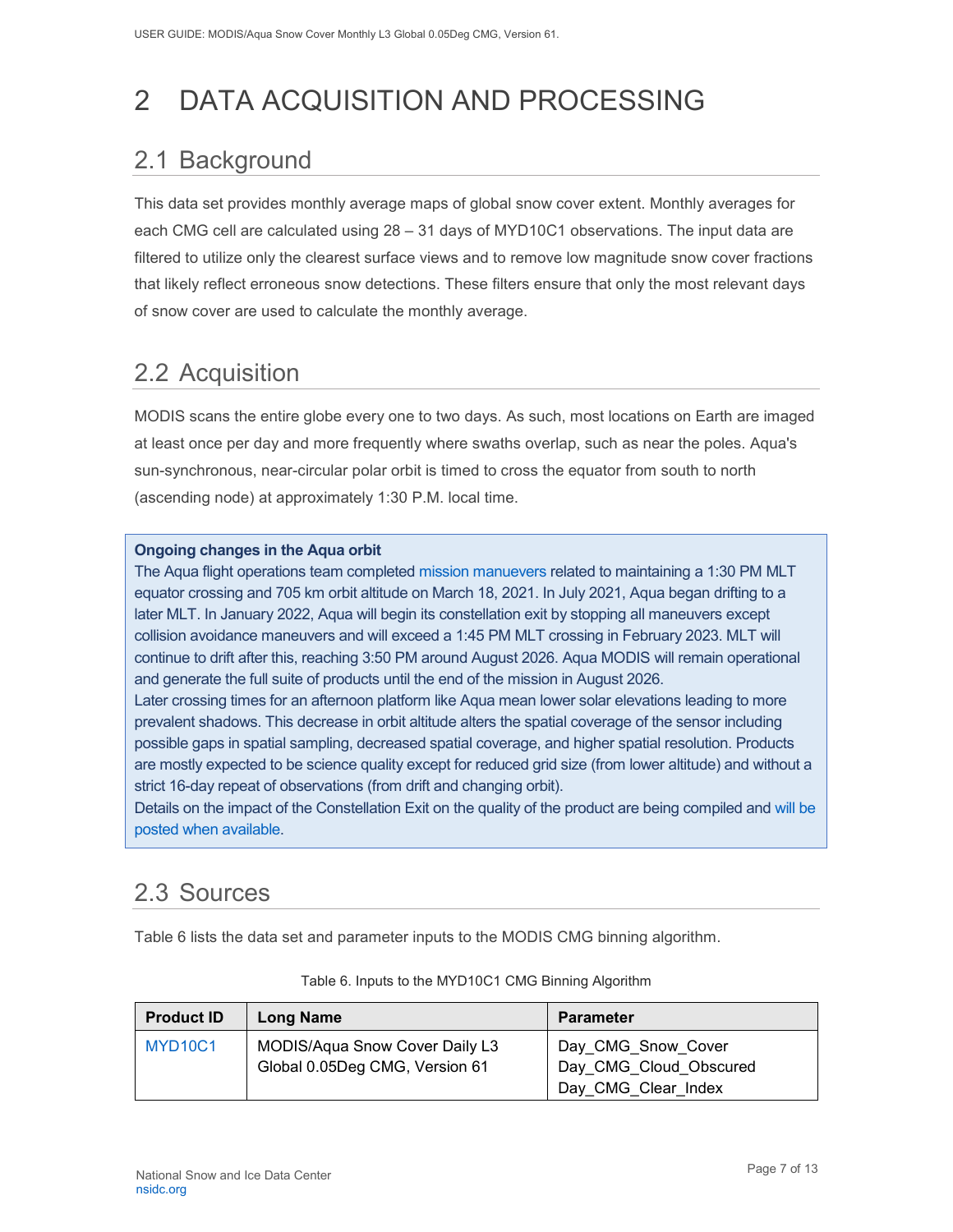## <span id="page-8-0"></span>2.4 Processing

The MYD10CM algorithm calculates the monthly mean snow cover percentage for CMG cells. The processing steps are described below.

#### **1. Filter for cloudiness.**

Monthly mean snow cover is calculated using the clearest views of the surface from 28 – 31 days of MYD10C1 observations. To screen for cloudiness, the algorithm reads the Clear Index (CI) for each daily observation and excludes observations with a  $CI \le 70$ . There must be at least one day in the month for each cell with the CI > 70 for the mean snow cover to be computed for that cell.

#### **2. Calculate the daily contribution to the monthly mean snow cover percentage.**

The daily snow contribution to the monthly mean snow-cover percent, for cloud free observations, is the grid cell value from the input MYD10C1 'Day\_CMG\_Snow\_Cover' array. However, for daily observations of mixed snow and cloud (70 < CI < 100) the contribution to the monthly mean will be greater than the daily snow observation as follows.

Daily contribution to monthly mean = 
$$
\left(\frac{100}{CI}\right) \times observed
$$
 snow %

Examining this equation, if a daily observation was completely unobscured by clouds (CI = 100), its contribution to the monthly mean equals its observed snow cover percentage. For daily observations that were partially obscured by clouds  $(70 < CI < 100)$ , the contribution is scaled by a factor of 100/CI, or a value between 1 and approximately 1.43. This approach assumes that the presence of clouds obscures some fraction of a cell's snow cover and thus its contribution should be increased proportionally. Daily observations with a CI ≤ 70 are assigned as 'cloud', 'night', or 'no decision'.

For example, the contribution of a cell with 25% snow cover and a CI of 75 would be:

Daily contribution to monthly mean = 
$$
\left(\frac{100}{75}\right) * 25\% = 33\%
$$

#### **3. Calculate the monthly mean snow cover percentage.**

The formula below shows how the monthly mean snow cover percentage is calculated from two groups of valid observation days. As stated above (process step 1) the algorithm filters for cloudiness by only considering observations from days with a CI > 70. In the formula below, valid observation days (CI > 70) are expressed as 'obs days.'

Monthly mean Snow Cover 
$$
\% = \frac{obs \, days_i * snow \, %_i + obs \, days_j * snow \, %_j}{obs \, days}
$$

Page 8 of 13 National Snow and Ice Data Center [nsidc.org](https://nsidc.org/)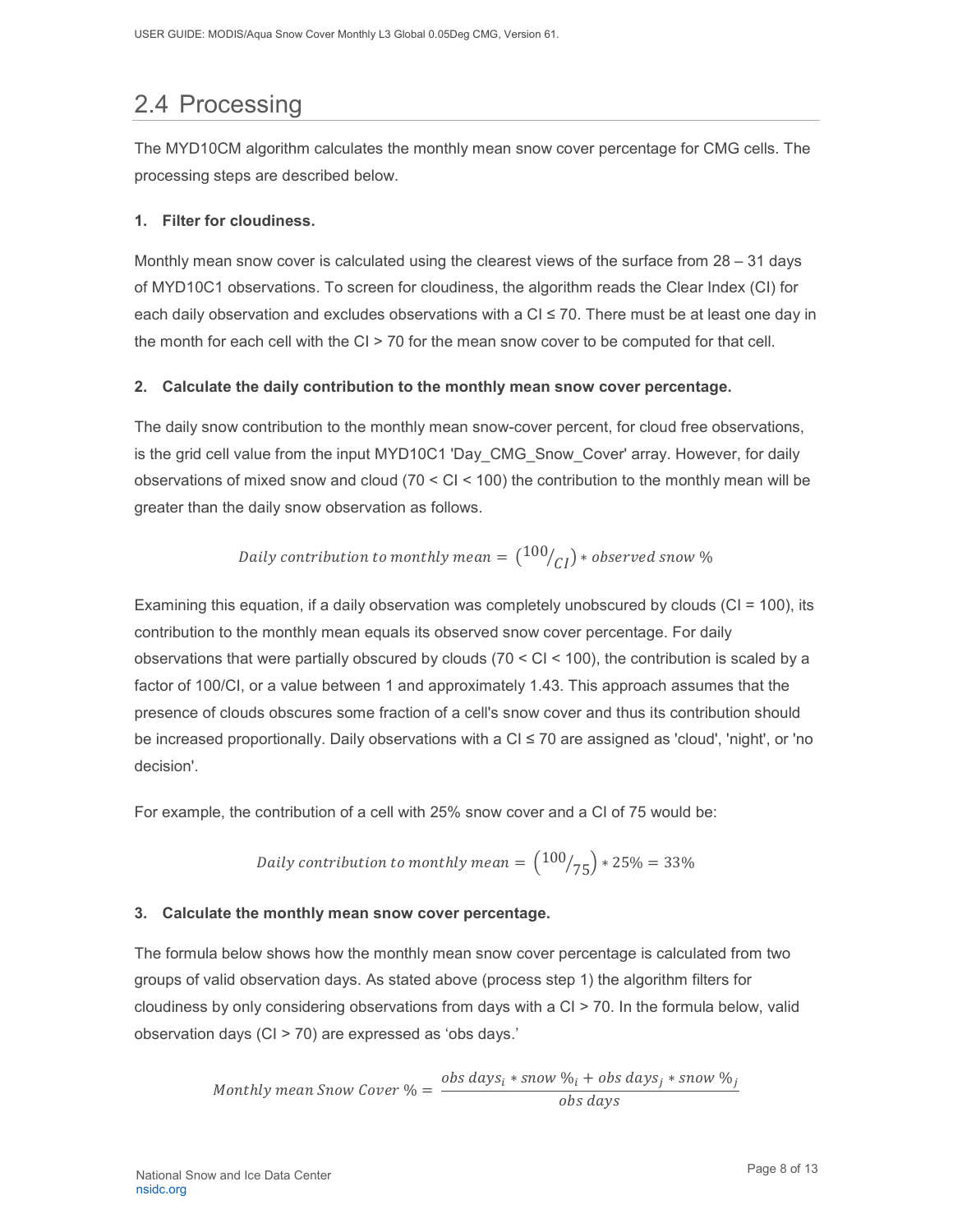For example, consider a cell that has 20 observations (days) with a CI of 100, 10 days with 100% snow and 10 days with 0% snow. Given this scenario the monthly average snow cover would be:

Monthly mean Snow Cover 
$$
\% = \frac{10 * 100 + 10 * 0}{20} = 50\%
$$

#### **4. Filter out low magnitude snow cover.**

After the monthly average is computed, a low magnitude filter is applied to identify cells whose averages were derived predominantly from daily observations below 10 percent. These low magnitude snow cover fractions often reflect erroneous snow detections in MYD10\_L2 which propagate downstream through the MODIS snow cover products. As such, this filter sets a cell to 0 percent snow cover for the month if its average, non-zero daily snow cover fraction is < 10 percent.

The low magnitude filter is calculated as follows:

$$
Average \text{ daily Snow Cover } \% = \frac{days \text{ with snow } * snow \%}{days \text{ with snow}}
$$

Given the example from step 3; where a cell has 20 observations (days) with a CI of 100, 10 days with 100% snow and 10 days with 0% snow.

$$
Average \ daily \ Snow \ Cover \ \% = \frac{10 * 100}{10} = 100\%
$$

The monthly average in this cell would be retained because its average daily contribution was > 10 percent.

However, given a cell that has 20 days with a CI of 100, 10 days with 5% snow and 10 days with 0% snow.

$$
Average \ daily \ Snow \ Cover \ \% = \frac{10 * 5}{10} = 5\%
$$

In this case, the cell's monthly snow cover would be set to 0% percent because it's average nonzero daily snow cover percentage was < 10 percent.

Note: To improve the visual quality of the data, Antarctica has been mapped as 100% snow. As such, this data set should not be used to map snow in Antarctica. For users who wish to evaluate Antarctica, the MYD10\_L2 data set offers higher resolution and contains more data and information about accuracy and error.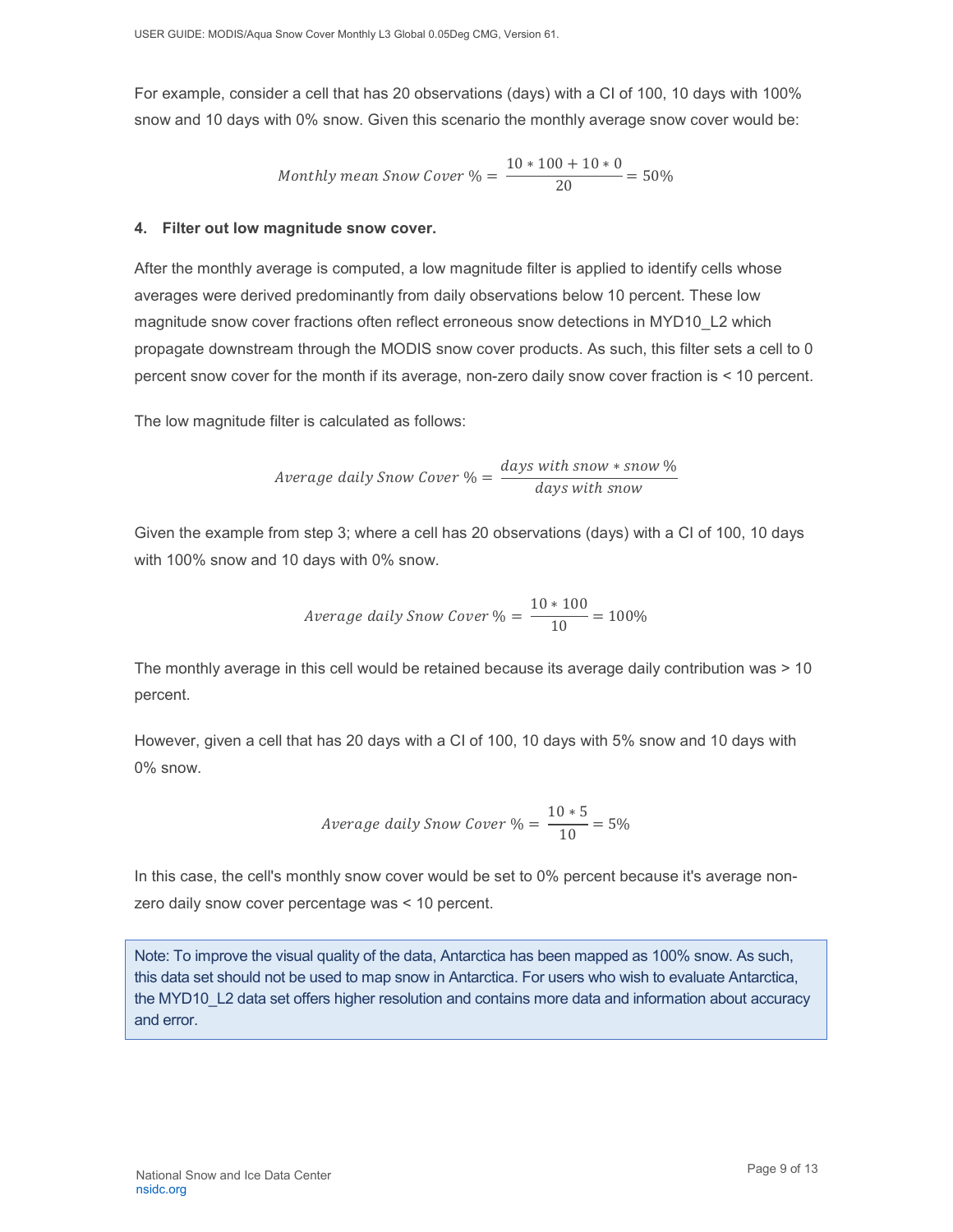## <span id="page-10-0"></span>2.5 Quality Information

The 'Snow Spatial QA' data array provides a quality indicator based on the final snow value for a cell. If the final snow value is in the valid\_range (0-100), the cell value is set to 'good'. If the final snow value is not in the valid range and is not one of the mask values, the cell value is set to 'other'.

## <span id="page-10-1"></span>2.6 Accuracy

The NDSI technique has proven to be a robust indicator of snow cover. Numerous investigators have utilized MODIS snow cover data sets and reported accuracy in the range of 88 percent to 93 percent.

## <span id="page-10-2"></span>2.7 Errors

Based on visual and qualitative analysis, these data appear to reasonably represent mean monthly snow cover when compared with other sources that produce global and regional monthly snow maps. However, notable spurious snow cover has been observed in places without snow, likely the result of compounding daily snow commission errors over the course of a month. Alternately, these errors may indicate anomalous surface conditions or recurring confusion between snow and clouds. Users may opt to reduce likely snow commission errors by screening out low snow cover percentages at a value of their choosing or by choosing to interpret the data in other ways that relate to their specific research interest. Although these data are currently validated at Stage 1, their maturity level may change in the future based on further evaluation and analysis.

### <span id="page-10-3"></span>2.8 Instrumentation

### <span id="page-10-4"></span>2.8.1 Description

The MODIS instrument provides 12-bit radiometric sensitivity in 36 spectral bands ranging in wavelength from 0.4 µm to 14.4 µm. Two bands are imaged at a nominal resolution of 250 m at nadir, five bands at 500 m, and the remaining bands at 1000 m. A ±55 degree scanning pattern at an altitude of 705 km achieves a 2330 km swath with global coverage every one to two days.

The scan mirror assembly uses a continuously rotating, double-sided scan mirror to scan ±55 degrees and is driven by a motor encoder built to operate 100 percent of the time throughout the six-year instrument design life. The optical system consists of a two-mirror, off-axis afocal telescope which directs energy to five refractive objective assemblies, one each for the visible,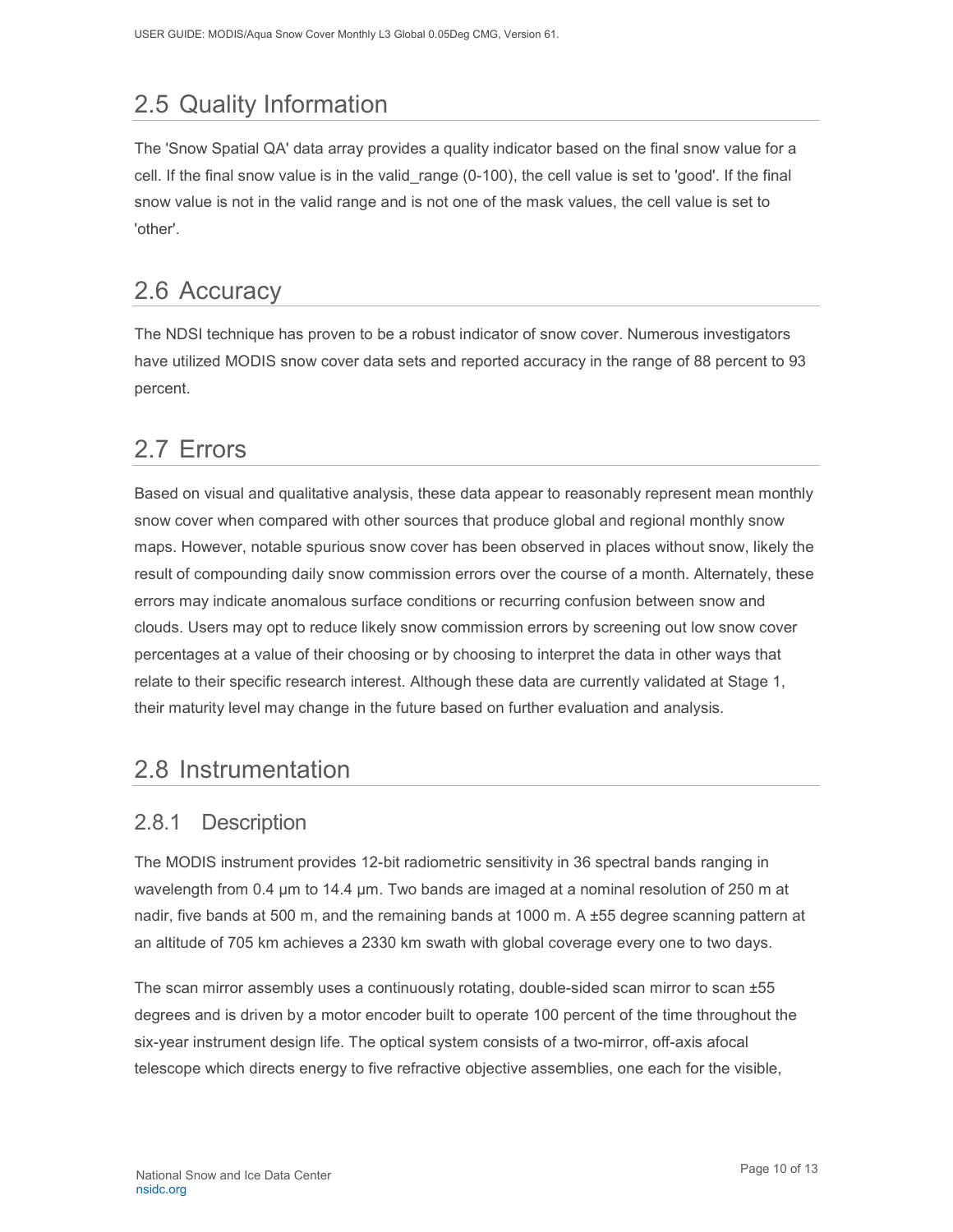near-infrared, shortwave infrared, middle-wavelength infrared, and long-wavelength infrared spectral regions.

The MODIS instruments on the Terra and Aqua space vehicles were built to NASA specifications by Santa Barbara Remote Sensing, a division of Raytheon Electronics Systems. Table 7 contains the instruments' technical specifications.

| <b>Variable</b>            | <b>Description</b>                                                                          |
|----------------------------|---------------------------------------------------------------------------------------------|
| Orbit                      | 705 km altitude, 1:30 P.M. ascending node (Aqua), sun-synchronous, near-<br>polar, circular |
| Scan Rate                  | 20.3 rpm, cross track                                                                       |
| Swath<br><b>Dimensions</b> | 2330 km (cross track) by 10 km (along track at nadir)                                       |
| Telescope                  | 17.78 cm diameter off-axis, afocal (collimated) with intermediate field stop                |
| Size                       | $1.0 \text{ m} \times 1.6 \text{ m} \times 1.0 \text{ m}$                                   |
| Weight                     | 228.7 kg                                                                                    |
| Power                      | 162.5 W (single orbit average)                                                              |
| Data Rate                  | 10.6 Mbps (peak daytime); 6.1 Mbps (orbital average)                                        |
| Quantization               | 12 bits                                                                                     |
| Spatial<br>Resolution      | 250 m (bands 1-2)<br>500 m (bands 3-7)<br>1000 m (bands (8-36)                              |
| Design Life                | 6 years                                                                                     |

### <span id="page-11-0"></span>2.8.2 Calibration

MODIS has a series of on-board calibrators that provide radiometric, spectral, and spatial calibration of the MODIS instrument. The blackbody calibrator is the primary calibration source for thermal bands between 3.5 µm and 14.4 µm, while the Solar Diffuser (SD) provides a diffuse, solar-illuminated calibration source for visible, near-infrared, and short-wave infrared bands. The Solar Diffuser Stability Monitor tracks changes in the reflectance of the SD with reference to the sun so that potential instrument changes are not incorrectly attributed to changes in this calibration source. The Spectroradiometric Calibration Assembly provides additional spectral, radiometric, and spatial calibration.

MODIS uses the moon as an additional calibration technique and for tracking degradation of the SD by referencing the illumination of the moon since the moon's brightness is approximately the same as that of the Earth. Finally, MODIS deep space views provide a photon input signal of zero, which is used as a point of reference for calibration.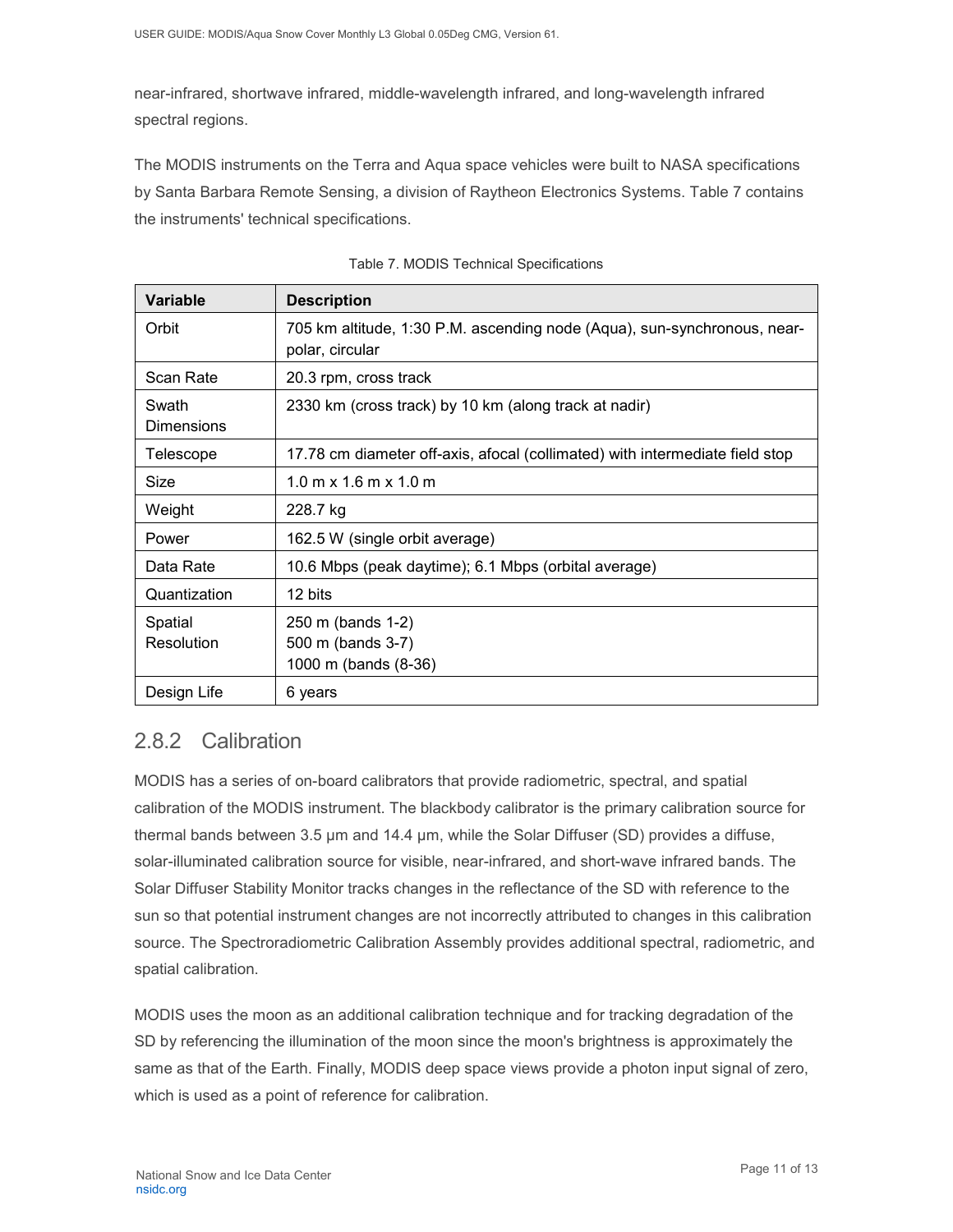For additional details about the MODIS instruments, see NASA's [MODIS | About](http://modis.gsfc.nasa.gov/about/) Web page.

# <span id="page-12-0"></span>3 VERSION HISTORY

See the [MODIS | Data Versions](https://nsidc.org/data/modis/data_versions.html) page for the history of MODIS snow and sea ice data versions.

# <span id="page-12-1"></span>4 SOFTWARE AND TOOLS

The following sites can help you identify the right MODIS data for your study:

- [NASA's Earth Observing System Data and Information System | Near Real-Time Data](http://earthdata.nasa.gov/data/near-real-time-data/rapid-response)
- [NASA Goddard Space Flight Center | MODIS Land Global Browse Images](https://landweb.modaps.eosdis.nasa.gov/cgi-bin/browse/browseMODIS.cgi)
- [MODIS Land Discipline Group \(MODLAND\) Tile Calculator](http://landweb.nascom.nasa.gov/cgi-bin/developer/tilemap.cgi)
- [Tile Bounding Coordinates for the MODIS Sinusoidal Grid](http://modis-land.gsfc.nasa.gov/pdf/sn_bound_10deg.txt)

The following resources are available to help users work with MODIS data:

- [The HDF-EOS to GeoTIFF Conversion Tool \(HEG\)](https://wiki.earthdata.nasa.gov/display/DAS/HEG%3A++HDF-EOS+to+GeoTIFF+Conversion+Tool) can reformat, re-project, and perform stitching/mosaicing and subsetting operations on HDF-EOS objects.
- [HDFView](https://www.hdfgroup.org/downloads/hdfview/) is a simple, visual interface for opening, inspecting, and editing HDF files. Users can view file hierarchy in a tree structure, modify the contents of a data set, add, delete and modify attributes, and create new files.
- [What is HDF-EOS? an NSIDC FAQ](https://nsidc.org/support/faq/what-hdf-eos)
- [The MODIS Conversion Toolkit \(MCTK\)](https://github.com/dawhite/MCTK) plug-in for ENVI can ingest, process, and georeference every known MODIS data set, including products distributed with EASE-Grid projections. The toolkit includes support for swath projection and grid reprojection and comes with an API for large batch processing jobs.

# <span id="page-12-2"></span>5 RELATED WEBSITES

The following resources provide additional information about MODIS Version 6.1 data, including known problems, production schedules, and future plans:

- [The MODIS Snow and Sea Ice Global Mapping Project](http://modis-snow-ice.gsfc.nasa.gov/)
- [NASA LDOPE | MODIS/VIIRS Land Product Quality Assessment](https://landweb.modaps.eosdis.nasa.gov/cgi-bin/QS/new/index.cgi)
- [MODIS Land Team Validation | Status for Snow Cover/Sea Ice \(MOD10/29\)](https://modis-land.gsfc.nasa.gov/ValStatus.php?ProductID=MOD10/29)

# <span id="page-12-3"></span>6 CONTACTS AND ACKNOWLEDGMENTS

#### **George Riggs**

NASA Goddard Space Flight Center (GSFC) Greenbelt, MD